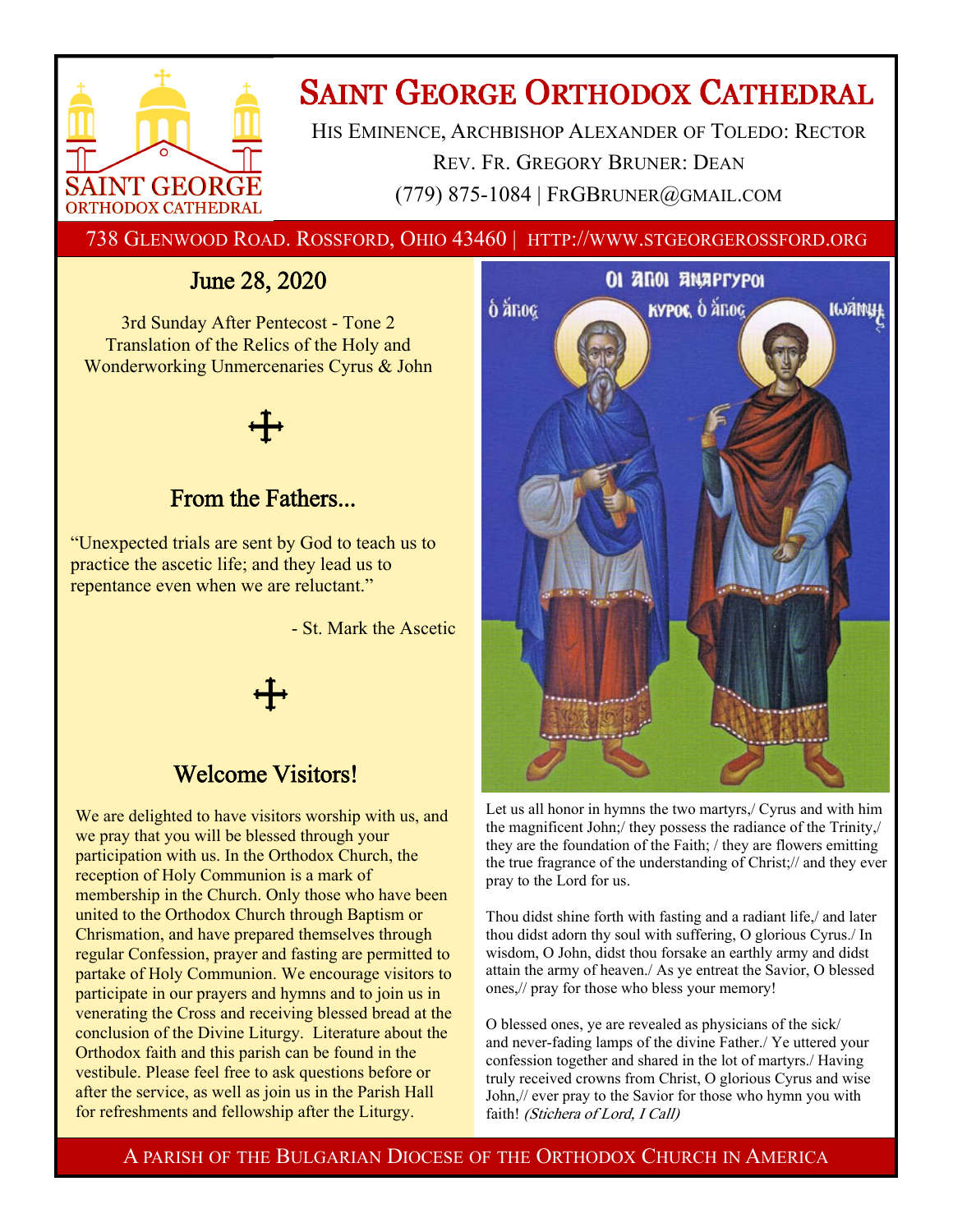### TODAY'S WORSHIP - HYMNS AND SCRIPTURE READINGS

#### Resurrection Troparion in Tone 2

When Thou didst descend to death, O Life immortal,/ Thou didst slay hell with the splendor of Thy Godhead./ And when from the depths Thou didst raise the dead,/ all the powers of heaven cried out:// "O Giver of life, Christ our God, glory to Thee!"

#### Great Martyr George Troparion in Tone 4

As deliverer of captives/ and defender of the poor;/ healer of the infirm,/ champion of kings;/ victorious Great Martyr George,/ intercede with Christ our God;// for our souls' salvation.

#### Holy Unmercenaries Cyrus & John Troparion in Tone 5

Thou hast given us the miracles of Thy martyrs, Cyrus and John, / as an invincible rampart, O Christ God;/ through their prayers, frustrate the plans of the heathens,/ and strengthen the faith of the Orthodox Christians,// for Thou alone art good and the lover of man.

#### Resurrection Kontakion in Tone 2

Hell became afraid, O almighty Savior,/ seeing the miracle of Thy Resurrection from the tomb!/ The dead arose! Creation, with Adam, beheld this and rejoiced with Thee,// and the world, my Savior, praises Thee forever.

#### Epistle: Romans 5:1-10

Therefore, having been justified by faith, we have peace with God through our Lord Jesus Christ, through whom also we have access by faith into this grace in which we stand, and rejoice in hope of the glory of God. And not only that, but we also glory in tribulations, knowing that tribulation produces perseverance; and perseverance, character; and character, hope. Now hope does not disappoint, because the love of God has been poured out in our hearts by the Holy Spirit who was given to us.

For when we were still without strength, in due time Christ died for the ungodly. For scarcely for a righteous man will one die; yet perhaps for a good man someone would even dare to die. But God demonstrates His own love toward us, in that while we were still sinners, Christ died for us.

Much more then, having now been justified by His blood, we shall be saved from wrath through Him. For if when we were enemies we were reconciled to God through the death of His Son, much more, having been reconciled, we shall be saved by His life.

#### Gospel: Matthew 6:22-33

The lamp of the body is the eye. If therefore your eye is good, your whole body will be full of light. But if your eye is

#### Great Martyr George Kontakion in Tone 4

As we the faithful flee to thee for refuge and seek thy protection and speedy help,/ We entreat thee, O Champion of Christ, that we who sing thy praises may be delivered from the snares of the enemy/ and from every peril and adversary,// that we may cry: "Rejoice, O martyr George!"

Glory to the Father and to the Son and to the Holy Spirit.

#### Holy Unmercenaries Cyrus & John Kontakion in Tone 3

Having received the gift of miracles through divine grace, O saints,/ ye work wonders in the world unceasingly./ Ye remove all of our passions through your invisible surgery,/ divinely-wise Cyrus and glorious John,// for ye are truly divine physicians.

Now and ever and unto ages of ages. Amen.

#### Steadfast Protectress of Christians in Tone 6

Steadfast Protectress of Christians,/ constant advocate before the Creator;/ despise not the entreating cries of us sinners,/ but in your goodness come speedily to help us who call on you in faith./ Hasten to hear our petition and to intercede for us, O Theotokos,/ for you always protect those who honor you!

bad, your whole body will be full of darkness. If therefore the light that is in you is darkness, how great is that darkness!

No one can serve two masters; for either he will hate the one and love the other, or else he will be loyal to the one and despise the other. You cannot serve God and mammon.

Therefore I say to you, do not worry about your life, what you will eat or what you will drink; nor about your body, what you will put on. Is not life more than food and the body more than clothing? Look at the birds of the air, for they neither sow nor reap nor gather into barns; yet your heavenly Father feeds them. Are you not of more value than they? Which of you by worrying can add one cubit to his stature?

So why do you worry about clothing? Consider the lilies of the field, how they grow: they neither toil nor spin; and yet I say to you that even Solomon in all his glory was not arrayed like one of these. Now if God so clothes the grass of the field, which today is, and tomorrow is thrown into the oven, will He not much more clothe you, O you of little faith? Therefore do not worry, saying, 'What shall we eat?' or 'What shall we drink?' or 'What shall we wear?' For after all these things the Gentiles seek. For your heavenly Father knows that you need all these things. But seek first the kingdom of God and His righteousness, and all these things shall be added to you.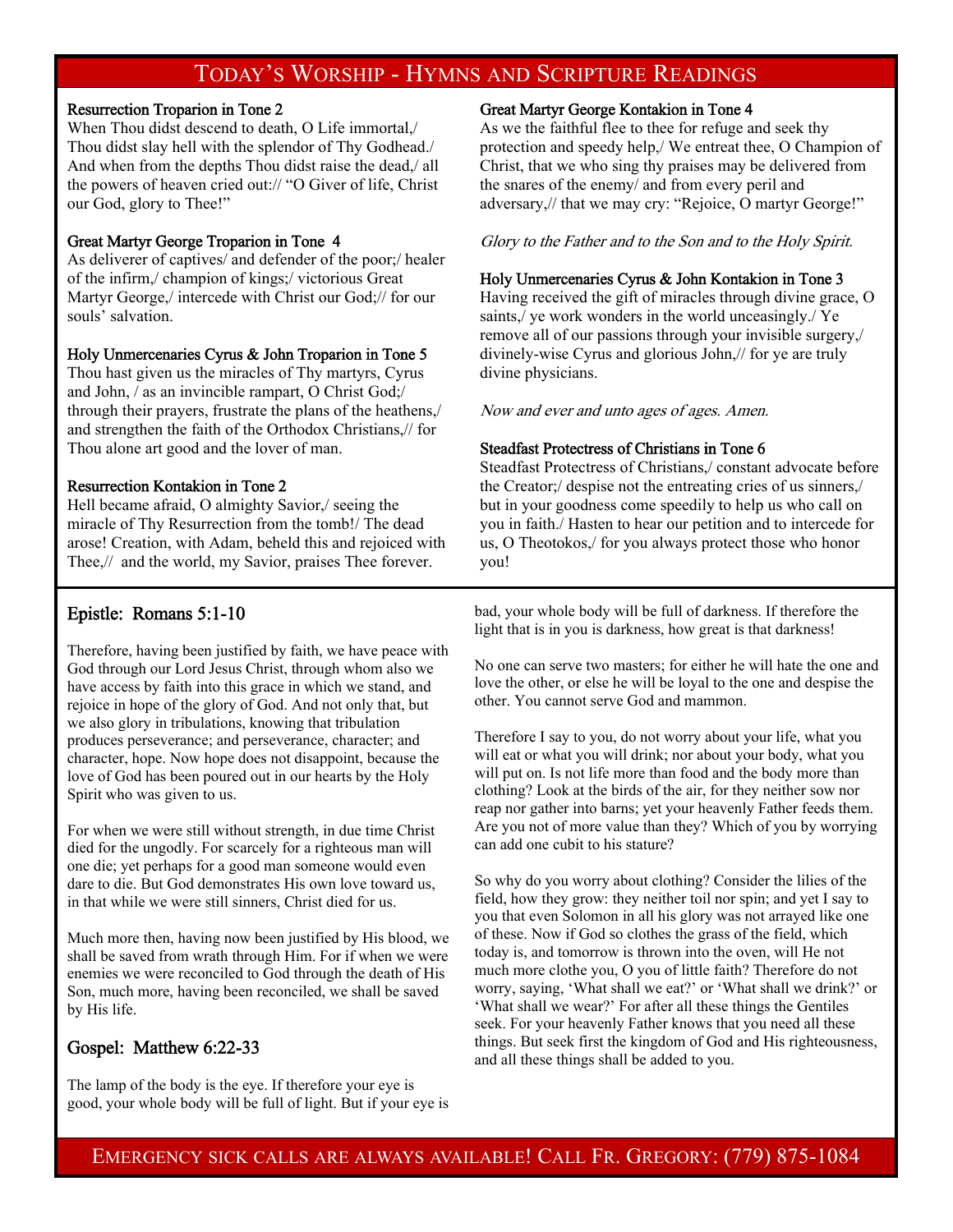### THIS WEEK AND LIFE IN CHRIST

### Sunday, June 21st

#### 10:00 AM Divine Liturgy (Livestream and In Person)

Translation of the Relics of Cyrus and John St. Paul the Physician, of Corinth Ven. Sergius and Herman, Wonderworkers of Valaam Romans 2:10-16, Hebrews 11:33-12:2 Matthew 4:18-23, Matthew 4:25-5:12 -

#### Monday, June 29th 7:00 PM Adult Education (Online)

Holy, Glorious, and All-Praised Leaders of the Apostles, Peter and Paul 2 Corinthians 11:21-12:9, Matthew 16:13-19

#### Tuesday, June 30th

Synaxis of the Twelve Apostles: Peter, Andrew, James and John, Philip, Bartholomew, Thomas, Matthew, James, Jude, Simon the Zealot, and Mathias Romans 10:11-11:2, 1 Corinthians 4:9-16 Matthew 11:16-20, Mark 3:13-19

#### Wednesday, July 1st 8:00 PM Growing Young (Online)

Holy Unmercenaries Cosmas and Damian Translation of the Relics of Ven. John of Rila Romans 11:2-12, Matthew 11:20-26

#### Thursday, July 2nd

-

<sup>-</sup>

Placing of the Robe of the Theotokos at Blachernae Repose of St. John Maximovitch of San Francisco Romans 11:13-24, Matthew 11:27-30

#### Friday, July 3rd

Martyr Hyacinth of Caesarea in Cappadocia St. Anatolius, Patriarch of Constantinople Romans 11:25-36, Matthew 12:1-8

#### Saturday, July 4th 5:00 PM Great Vespers (Livestream and In Person) American Independence Day

St. Andrew, Archbishop of Crete Ven. Andrew Rublev Romans 6:11-17, Matthew 8:14-23

## Sunday, July 5th

10:00 AM Divine Liturgy (Livestream and In Person) Ven. Athanasius, Founder of the Great Lavra Uncovering of the Relics of Ven. Sergius of Radonezh Romans 6:18-23, Galatians 5:22-6:2 Matthew 8:5-13, Luke 6:17-23

#### Clint Eastwood Looks at the Hereafter



The Church honors the two great apostles Peter and Paul. Both men faced hostility, danger and powerful enemies as they traveled and preached the good news of the Gospel. Both, in their own ways, spoke about what happens after we die.

Saint Paul famously described the mystery of our resurrection: "We shall not all sleep, but we

shall all be changed, in a moment, in the twinkling of an eye, at the last trumpet. For the trumpet will sound, and the dead will be raised imperishable, and we shall be changed. For this perishable nature must put on the imperishable, and this mortal nature must put on immortality" (I Corinthians 15: 54).

Saint Peter, to encourage his fellow Christians who were facing persecution, wrote: "You have been born anew, not of perishable seed but of imperishable, through the living and abiding word of God" (I Peter 1: 23). In the same letter he reminded them after they suffer on earth, "the God of all grace, who has called you to His eternal glory in Christ, will himself restore, establish, and strengthen you" (5:10).

The words they wrote, and the things they endured, mark these apostles as men of faith. They also had visions sent by God. This is why we can trust their assurances that we are in God's hands while we live and after we die.

In Clint Eastwood's movie "Hereafter" there is no attempt to assure us that we can trust anybody's words about what happens after we die, though that is a matter of concern to the three main characters. One is Marie, a tsunami survivor who had a neardeath experience when the waves overtook her. The second is a young boy who longs to speak with the twin brother who has died suddenly in a car accident. The third, and most compelling, is George, who feels "cursed" with the authentic psychic power he possesses to connect with the dead. He hates being asked to give "readings" because the emotional toll is so heavy for all involved.

The movie doesn't come to any conclusions. When Marie tries to tell her lover that her experience has convinced her there must be "something" after we die, he responds, "If there were something, don't you think somebody would have proved it by now?"

The young boy, Marcus, consults various fake mediums and of course is disappointed. When he finally persuades the reluctant George to give him a reading, he feels that he has at last connected with his dead brother. But even George cannot tell him what happens, or where we go, after we die. Marcus protests, "But you've done all those readings!" George can only answer quietly, "I still don't know."

This movie reflects the curiosity of many people about "the hereafter." But its creators apparently aren't curious enough to investigate the accounts given by the apostles Peter and Paul, who could tell them all they need to know.

HAVE A QUESTION OR NEED TO CHAT? CALL OR EMAIL FR. GREGORY.